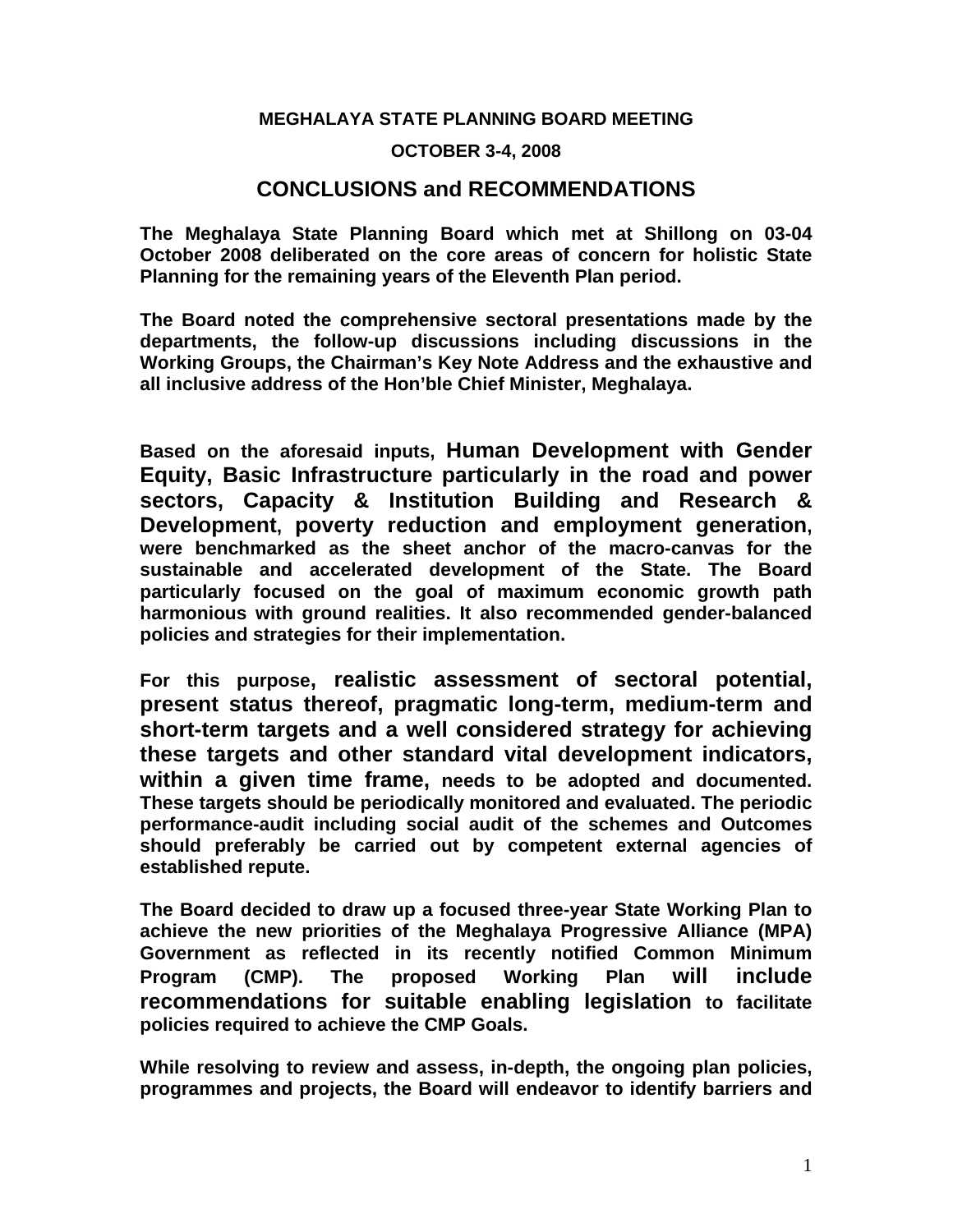**gaps of the existing plan development process, and make suitable recommendations for a new and focused approach.** 

**The Board was of the considered opinion that besides Human Development, Capacity & Institution Building and Research & Development, the under mentioned areas were pivotal to accelerated economic growth and development of the State –** 

- **1. Comprehensive measures for human resource development through diversified Institutions of higher, technical and professional education, with emphasis on the teaching of science and mathematics at the secondary and higher levels.**
- **2. Focused intensification of programmes for strengthening the agriculture sector and improving the overall sown area and productivity;**
- **3. Programmes for fullest exploitation of the horticultural potential of the State, particularly High-Value Horticulture;**
- **4. Intensified macro and micro water-shed management programmes to ensure the sustainability of tapped as well as untapped water-sheds. These measures will include afforestation of barren waste lands on the southern slopes of the State which are reported to be continuously loosing over 22000 metric tonnes of surface soil, per square kilometer, per year;**
- **5. Optimum exploitation of Hydel and Thermal Power potential, inclusive of required level of transmission and distribution network with linkage to the Regional Grid, and their efficient utilization. In addition, intensified programmes for optimum harnessing of renewable energy sources to be taken.;**
- **6. Comprehensive Tourism (Eco-Tourism, Adventure Tourism, Ancillary Tourism based Activities);**
- **7. Optimum Utilization of Mineral Resources, particularly coal and limestone, including realistic assessment of the mineable reserves of the State as of now;**
- **8. Fullest exploitation of the potential of Information Technology in all areas of development activity and delivery of public services;**
- **9. Intensified programs for Empowerment of Women in all spheres of development activity;**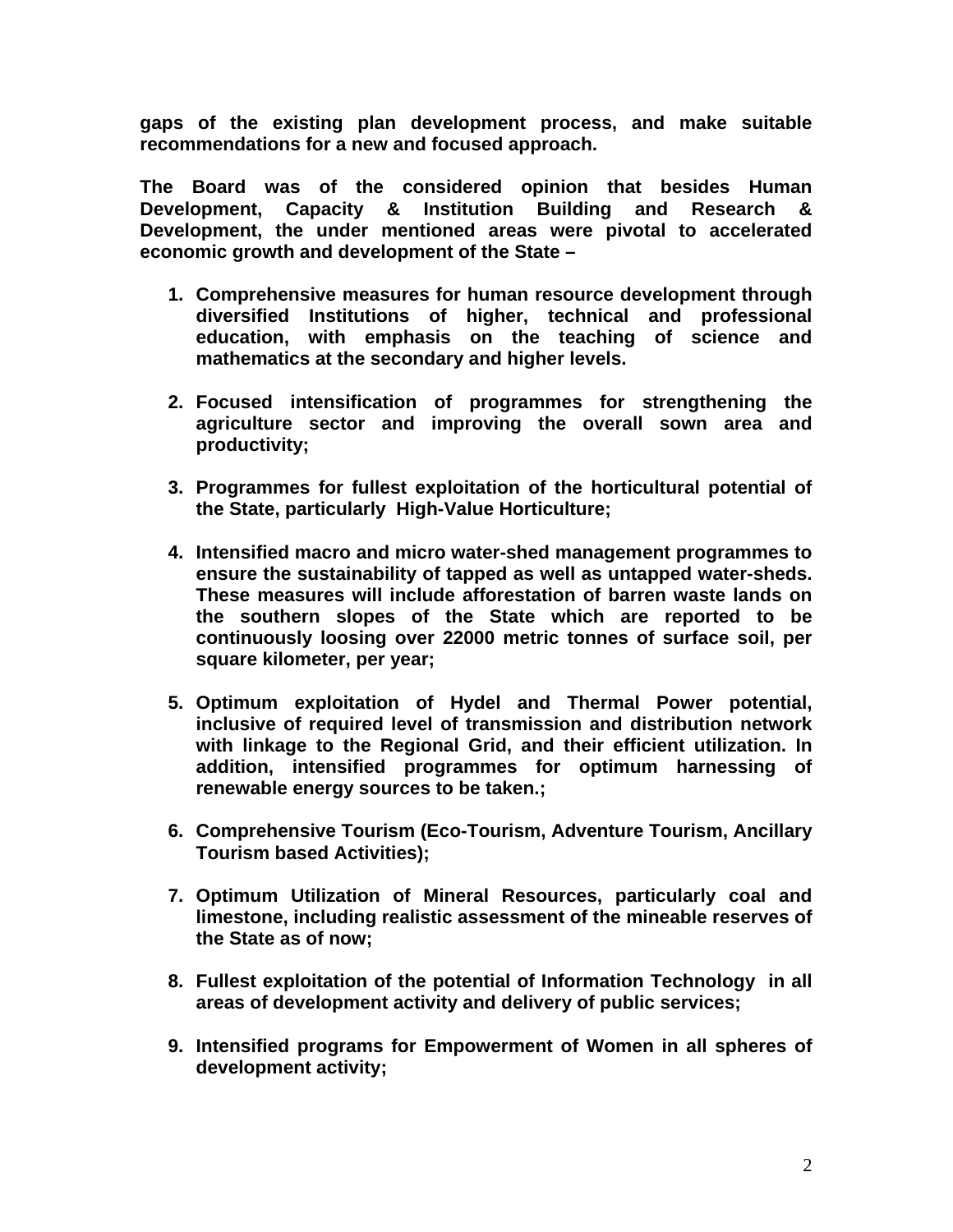- **10. Proactive measures for harnessing and channelizing youth-energy for accelerated development, inclusive of qualitative and quantitative promotion of games and sports;**
- **11. Measures for addressing global warming and climate change concerns.**
- **12. Setting up of a Technology Mission for facilitating the aforesaid measures with appropriate technology.**

**The Board has already constituted eight Working Groups, each assisted by an Expert(s) to be in constant touch with the concerned departments to review the performance of these departments. These Groups will conduct on site visits to evaluate ongoing projects, reassess priorities and prepare a holistic road map for the optimal utilization of human, infrastructural and financial resources potential of the State.** 

**A Transparency Committee will endeavor to facilitate all programmes of the government being executed in an open, informative, qualitative, accountable, time-bound and transparent manner.** 

**An Indigenous Knowledge Mission Team will assess and promote the State's potential for indigenous and traditional knowledge that has been verbally transmitted for centuries and sustained the life force of its people, its culture and the genetic resources necessary for the continued survival of the community. Emerging influences on tribal societies has made it imperative to plan to conserve these knowledge systems of the past, lest they be lost forever. The indigenous Knowledge Mission will endeavor to ensure effective harnessing of traditional knowledge systems, particularly those relating to Social, Political (Democratic), Ecological, and Herbal Medicine systems etc.)** 

**The Board is keen to make a renewed bid for Meghalaya's socio-economic development and all inclusive growth. A well focused Vision with a clear Mission to enable Meghalaya to develop, progress and compete on an even footing with the rest of the country, and to imbibe the spirit of competition, an improved work culture for there is no substitute to hard work, and confidently surge on the path of self-reliance.** 

**The Board is committed to make recommendation, which when implemented, will generate development. The States's abundance of natural resources coupled with the appropriate use of technology and backed by firm political determination and administrative competence will substantially accelerate the pace of development in Meghalaya.**